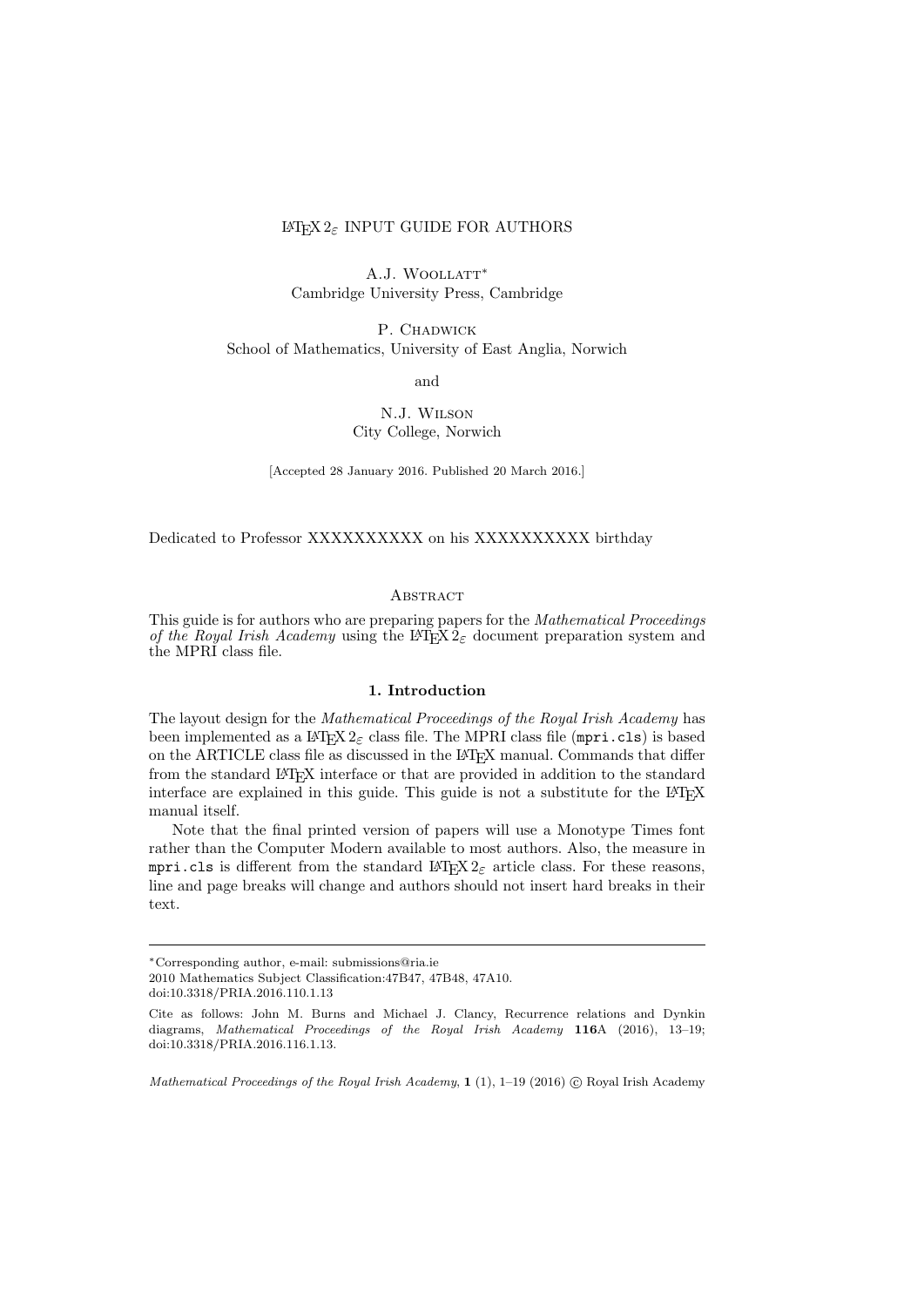#### *1.1. Introduction to LATEX*

The LATEX document preparation system is a special version of the TEX typesetting program. LATEX adds to TEX a collection of commands that allow the author to concentrate on the logical structure of the document rather than its visual layout.

LATEX provides a consistent and comprehensive document preparation interface. LATEX can automatically number equations, figures, tables, and list entries, as well as sections and subsections. Using this numbering system, bibliographic citations, page references and cross-references to any other numbered entity (e.g. section, equation, figure, list entry) are quite straightforward.

## *1.2. The MPRI document class*

The use of document classes allows a simple change of style (or style option) to transform the appearance of your document. The MPRI class file preserves the standard LATEX interface such that any document that can be produced using the standard L<sup>AT</sup>EX 2<sub>ε</sub> ARTICLE class file can also be produced with the MPRI class file. However, the measure (or width of text) is slightly different from that for ARTICLE; therefore line breaks will change and it is possible that equations may need re-setting.

# **2. Using the MPRI class file**

First, copy the file mpri.cls into the correct subdirectory on your system. The MPRI document class is implemented as a complete document class, *not* a document class option. In order to use the MPRI class file, replace article by mpri in the \documentclass command at the beginning of your document:

```
\documentclass{article}
```
is replaced by

```
\documentclass{mpri}
```
None of the standard document class options should be used. Author-defined macros should be inserted before \begin{document}, or in a separate file and should be included with the submission, see *§*5. Authors must not change any of the macro definitions or parameters in mpri.cls.

#### *2.1. Document class options*

The standard document class options should *not* be used with the MPRI class file:

- *•* 10pt, 11pt, 12pt unavailable.
- *•* draft, twoside (no associated style file) twoside is the default.
- *•* fleqn, leqno, titlepage, twocolumn unavailable.
- *•* proc, ifthen, bezier can be used if necessary.

# **3. Additional facilities**

In addition to all the standard LATEX design elements, the MPRI class file includes the following features: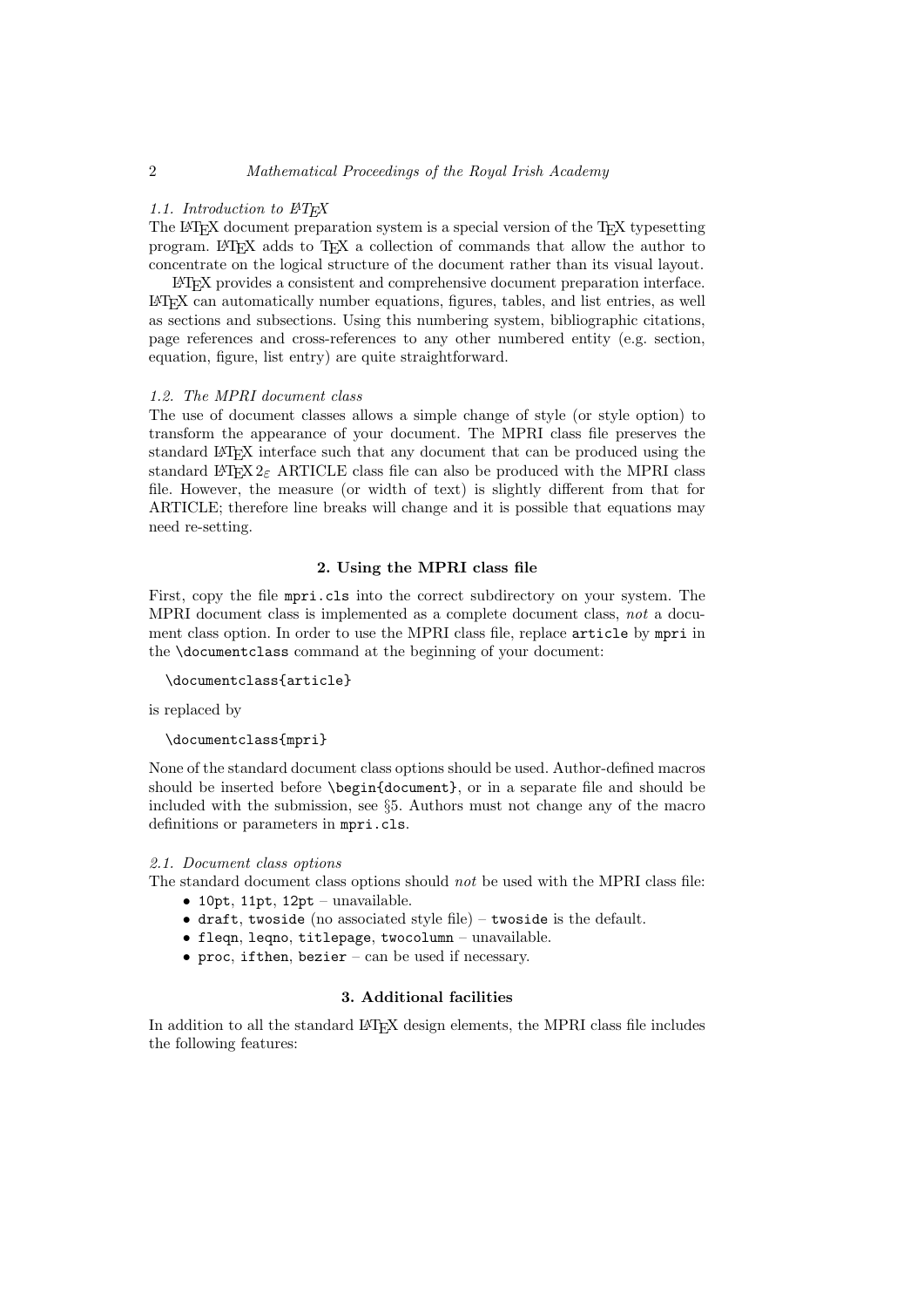- Extended commands for specifying a short version of the title and author(s) for the running headlines.
- *•* Title page details such as a 'Cite as follows. . . ' line.
- *•* Abstract environment
- *•* Control of enumerated lists.
- An extended theorem environment.
- *•* A definition environment.
- A remark environment.
- *•* A proof environment.

Once you have used these additional facilities in your document, it can only be processed with mpri.cls.

# *3.1. Titles, authors' names and running headlines*

In the MPRI style, the title of the article and the author's name (or authors' names) are used both at the beginning of the article for the main title and throughout the article as running headlines at the top of odd-numbered pages (rectos). The \pagestyle and \thispagestyle commands should *not* be used. Similarly, the commands \markright and \markboth should not be necessary.

Although the main heading can run to several lines of text, the running headline must be a single line. Moreover, the main heading can also incorporate new line commands (e.g.  $\setminus \setminus$ ) but these are not acceptable in a running headline. To enable you to specify an alternative short title and author's name, the standard \title and **\author** commands have been extended to take an optional argument to be used as the running headline:

```
\title[A short title]{The full title, which can be as long
  as necessary}
\author[Authors' surnames]{\newauthor The full name of the
  first author\\
 first author's affiliation, then \newauthor or \and as
  described below}
```
An example will make all this clearer. To produce the title page of this document, we have used:

\title{\LaTeXe\ input guide for authors}

```
\author[Woollatt, Chadwick and Wilson]{\newauthor A.J. Woollatt$^*$\\
 Cambridge University Press, Cambridge
  \newauthor P. Chadwick\\
 School of Mathematics, University of East Anglia, Norwich
  \and N.J. Wilson\\
 City College, Norwich
}
%\email{mpria@ria.ie} %use for single-author papers
\corresponding{mpria@ria.ie} %use for multi-author papers
```
If there is only one author, substitute \ns for \newauthor. If you have more than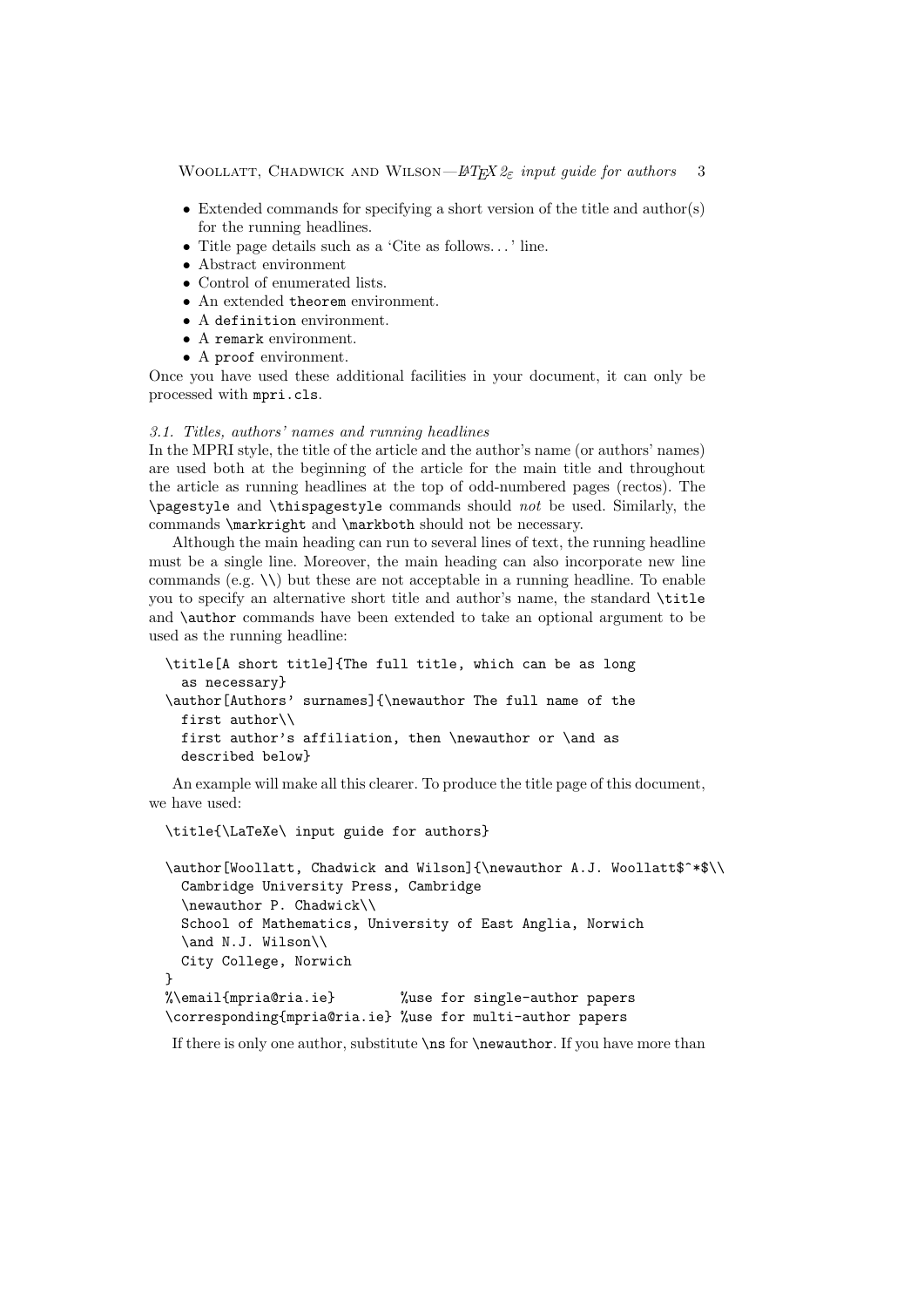one author, you use \newauthor for the first and subsequent authors (as above), and for the final author, use **\and.** 

Unless authors state otherwise, the Royal Irish Academy will print the author's (or corresponding author's) e-mail address on the first page of each article. This should be added using either \email or \corresponding, depending on the number of authors. A raised asterisk (*<sup>∗</sup>* ) also needs to inserted immediately after the relevant author's name (see example above).

# *3.2. Title page details - footer*

Mathematics Subject Classification information should be provided here.

Digital Object Identifiers (DOIs) and citation information will be added by the Royal Irish Academy during production of an accepted paper.

Information on authors' funding or projects supporting the authors' work should appear under 'Acknowledgements' — see below.

#### *3.3. Dedications*

A short dedication, maximum 10 words, may appear after the title and author's names and addresses and before the abstract

## *3.4. Abstract*

Authors must supply an abstract.

The MPRI class file provides for an abstract, produced by

\begin{abstract}

\end{abstract}

This should appear just *before* the first **\section** command.

## *3.5. Lists*

...

The MPRI class file provides the three standard list environments:

- *•* Numbered lists, created using the enumerate environment.
- *•* Bulleted lists, created using the itemize environment.
- *•* Labelled lists, created using the description environment.

The enumerate environment numbers each list item with an arabic number in parentheses; alternative styles can be achieved by inserting a redefinition of the number labelling command after the \begin{enumerate}. For example, a list numbered with roman numerals inside parentheses can be produced by the following commands:

```
\begin{enumerate}
\renewcommand{\theenumi}{\roman{enumi}}
\item first item
       :
```

```
\end{enumerate}
```
This produces the following list:

(i) first item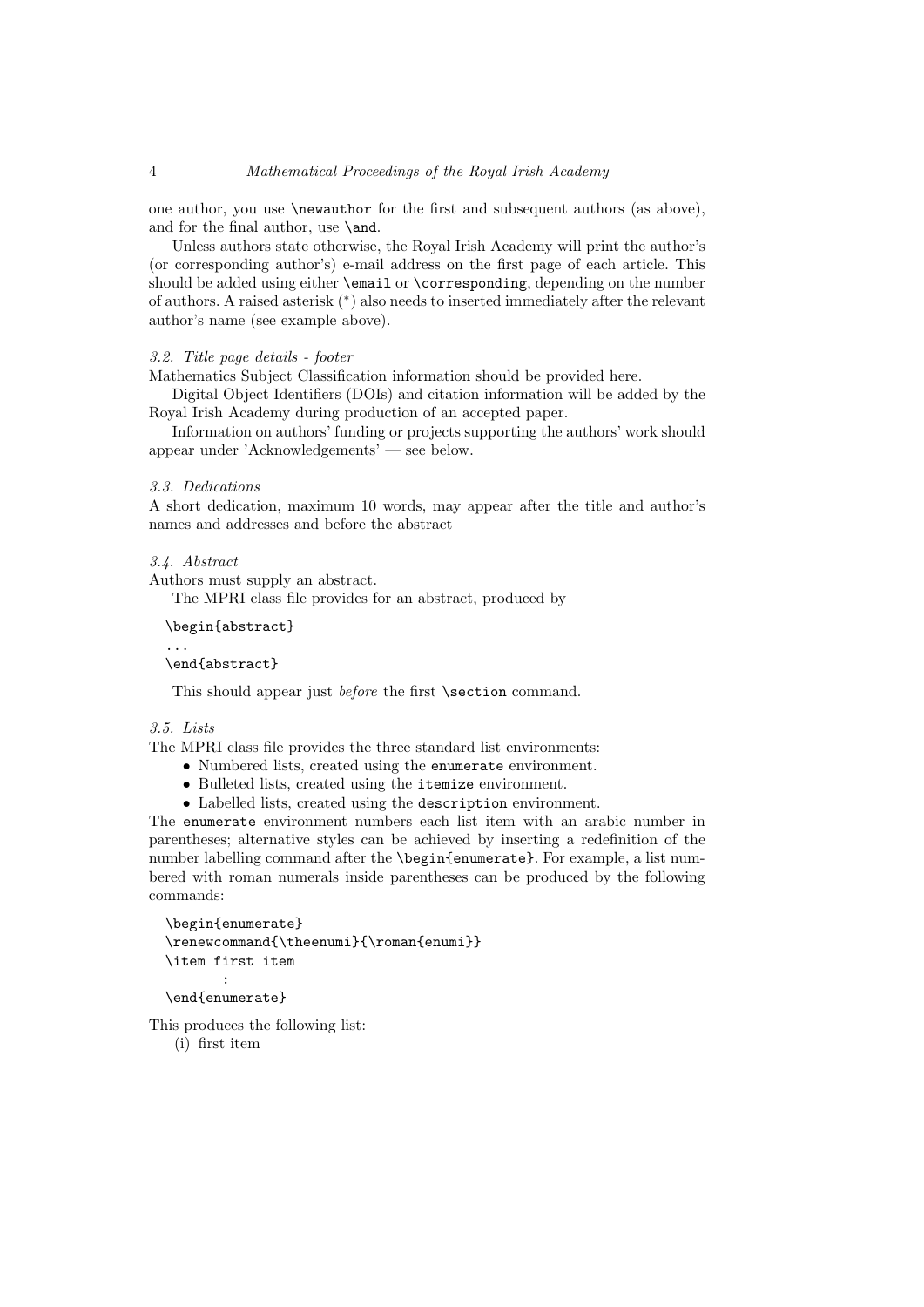(ii) second item

(iii) etc.

If your new label is so wide that it does not fit in the space available, it is possible to increase the label width. You can do this by putting the widest label as an optional argument, as you do in a bibliography environment, e.g. \begin{enumerate}[99]. Remember, once you have used the optional argument on the enumerate environment, you will not be able to process your document with a standard LATEX 2*ε* class file.

*3.6. Theorems*

The MPRI class file has extended the standard \newtheorem macro to enable unnumbered theorems to be typeset with the use of the starred version. For example, you would use:

```
\newtheorem{theorem}{Theorem}[section]
\begin{theorem}
This gives me a normal numbered theorem.
\end{theorem}
\begin{theorem*}
This gives me an unnumbered theorem.
\end{theorem*}
```
to typeset the following theorems:

**Theorem 3.1.** *This gives me a normal numbered theorem.*

**Theorem.** *This gives me an unnumbered theorem.*

The new macros that follow, \newdefinition and \newremark, have the same properties, namely numbered and unnumbered versions. You can have a \newdefinition or a \newremark using the same numbering system as theorems by inserting the optional [theorem], as illustrated in the following examples.

#### *3.7. Definitions*

The **\newdefinition** macro may be used for definitions. These are typeset exactly the same as theorems, except the text is in roman instead of italic. For example,

```
\newdefinition{definition}[theorem]{Definition}
  \begin{definition}
     This is a definition.
  \end{definition}
  \begin{definition*}
     This is an unnumbered definition.
  \end{definition*}
```
will typeset the following:

**Definition 3.2.** This is a definition.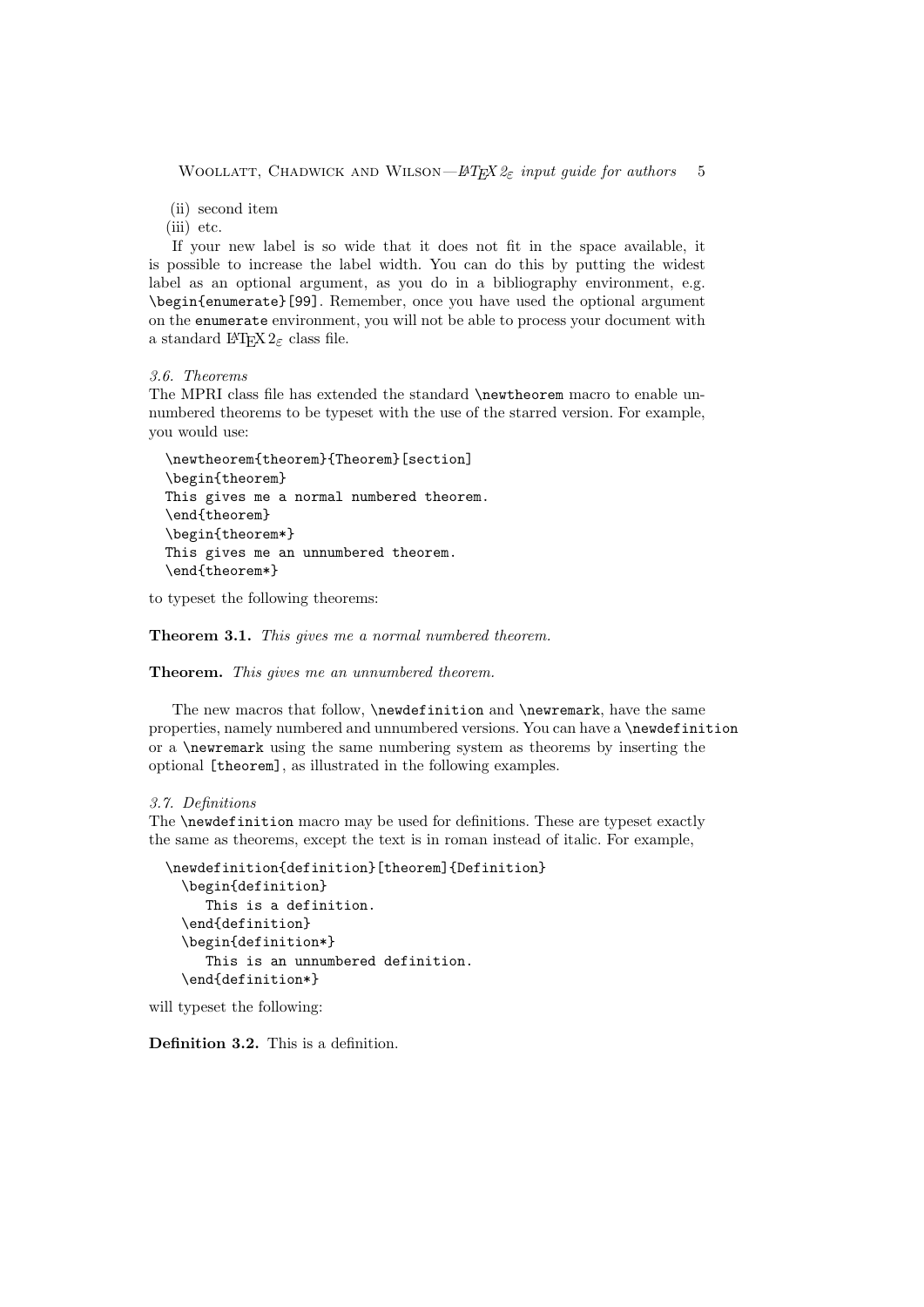**Definition.** This is an unnumbered definition.

```
3.8. Remarks
```
The \newremark macro may be used for remarks, examples, and the like. You use it just as you would \newtheorem:

```
\newremark{note}[theorem]{Note}
 \begin{note}
    This is a note.
  \end{note}
 \begin{note*}
    This is an unnumbered note.
  \end{note*}
```
The output from the above code is as follows:

*Note 3.3.* This is a note.

*Note.* This is an unnumbered note.

# *3.9. Placing the number first*

If you would like your output to read, for example, **3.1. Theorem.**, instead of **Theorem 3.1.**, you can use the command **\reversetheorems** in the preamble of your document. This will affect the numbering of all the above three environments, \newtheorem, \newdefinition and \newremark.

## *3.10. Proof environment*

The standard LAT<sub>EX</sub> constructs do not include a proof environment to follow a theorem, lemma etc., and so one has been added in the MPRI class file. Note the use in the following examples of an optional argument in square braces that may contain any information you may wish to add. For example,

```
\begin{theorem}[Miyajima]
  \label{miyajima}
 Let the scalar function T(x,y,t,\b \neq 1) $ be a conserved
 density for solutions of \textrm{(9)}. Then the two-component
 function
  \begin{equation}
  {\bm{P}} = {\mathsf{J}}{\mathsf{R}}\end{equation}
 represents the infinitesimal generator of a symmetry group
 for \text{if} (9).
  \end{theorem}
%
  \begin{proof}[of Theorem~\ref{miyajima}]
 The assumption about $T$ means that
  \setminus[
```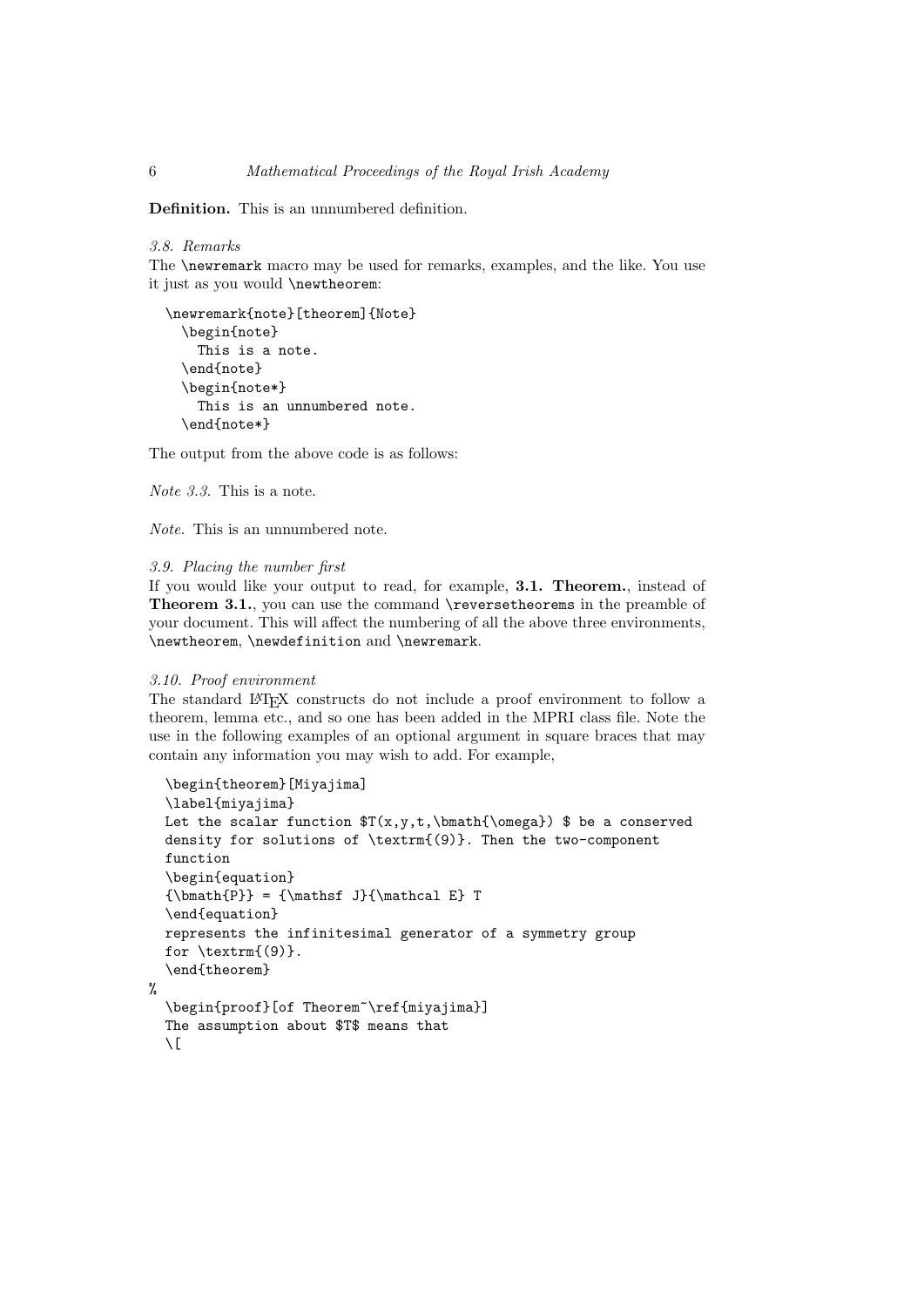```
Woollatt, Chadwick and Wilson—LATEX 2ε input guide for authors 7
0 \sim \frac{\upartial T}{\upartial t} +
{\mathcal E}T \bmath{\omega}_t
= \frac{\upartial T}{\upartial t} + \{ T, H\},
\setminus]
where $\upartial T / \upartial t$ refers to
explicit dependence on t. The skew symmetry of \{\mathcal{J}\hence implies
\begin{equation}
\frac{\uparrow}{\uparrow} \frac{\upartial T}{\upartial t} \sim \{ H, T\},
\end{equation}
whereupon the operation $\mathsf J \mathcal E$, which commutes
with $\upartial_t$ in its present sense, gives
\setminus[
\frac{\uparrow \{\bmath{P}}}{\uparrow \}{\mathsf J}({\mathcal E}\({ H, T)\}.\setminus]
This equation reproduces the characterisation of symmetries that
was expressed by (19), thus showing ${\mathrm P}$ to represent a
symmetry group.
\end{proof}
```
will typeset the following:

**Theorem 3.4** (Miyajima). Let the scalar function  $T(x, y, t, \omega)$  be a conserved den*sity for solutions of (9). Then the two-component function*

$$
P = J\mathcal{E}T \tag{3.1}
$$

*represents the infinitesimal generator of a symmetry group for (9).*

PROOF OF THEOREM 3.4. The assumption about *T* means that

$$
0 \sim \frac{\partial T}{\partial t} + \mathcal{E} T \boldsymbol{\omega}_t = \frac{\partial T}{\partial t} + \{T, H\},\
$$

where *∂T /∂t* refers to explicit dependence on *t*. The skew symmetry of J hence implies

$$
\frac{\partial T}{\partial t} \sim \{H, T\},\tag{3.2}
$$

whereupon the operation  $J\mathcal{E}$ , which commutes with  $\partial_t$  in its present sense, gives

$$
\frac{\partial \boldsymbol{P}}{\partial t} = \mathsf{J}\mathcal{E}\{H,T\}.
$$

This equation reproduces the characterisation of symmetries that was expressed by (19), thus showing P to represent a symmetry group. п

The final  $\blacksquare$  will not be included if the proof\* environment is used.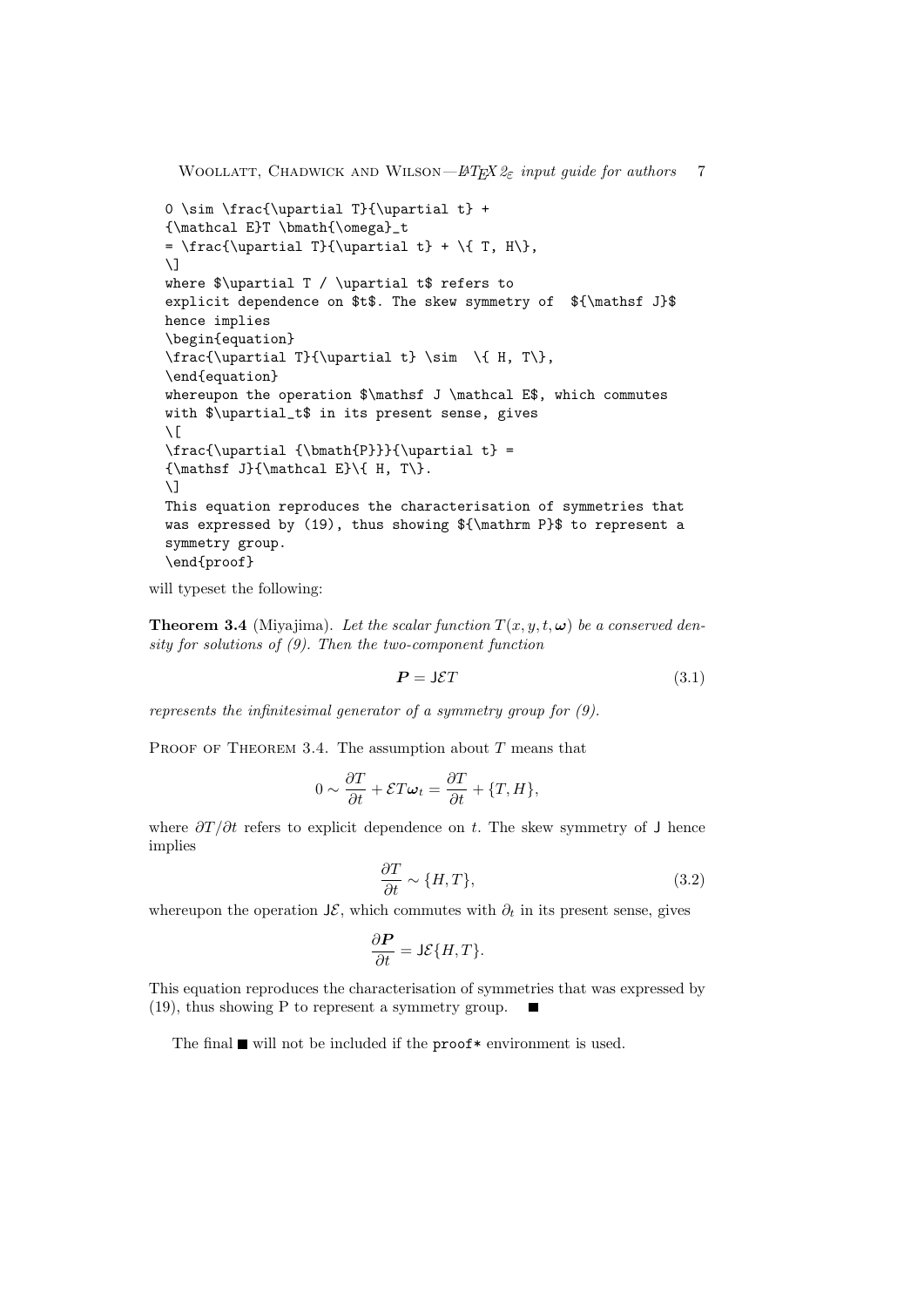# 8 *Mathematical Proceedings of the Royal Irish Academy*

# **4. Mathematics and units**

The MPRI class file will insert the correct space above and below displayed maths if standard LAT<sub>EX</sub> commands are used; for example use  $\{ \ldots \}$  and *not* \$\$ ... \$\$. Do not leave blank lines above and below displayed equations unless a new paragraph is really intended.

## *4.1. Numbering of equations*

The subequations and subeqnarray environments have been incorporated into the MPRI class file. Using these two environments, you can number your equations (4.1*a*), (4.1*b*) etc. automatically. For example, you can typeset

$$
a_1 \equiv (2\Omega M^2/x)^{\frac{1}{4}} y^{\frac{1}{2}} \tag{4.1a}
$$

and

$$
a_2 \equiv (x/2\Omega)^{\frac{1}{2}} k_y / M. \tag{4.1b}
$$

by using the subequations environment as follows:

```
\begin{subequations}
\begin{equation}
  a_1 \equiv (2\Omega M^2/x)^{\frac{1}{4}} y^{\frac{1}{2}}\label{a1}
\end{equation}
and
\begin{equation}
  a_2 \equiv (x/2\Omega)^{\frac{1}{2}}k_y/M.\label{eq:2}\end{equation}
\end{subequations}
```
You may also typeset an array such as:

$$
\dot{X} = \gamma X - \gamma \delta \eta,
$$
\n
$$
\dot{\eta} = \frac{1}{2}\delta + 2X\eta.
$$
\n(4.2*a*)

by using the subeqnarray environment as follows:

```
\begin{subeqnarray}
  \dot{X} & = & \gamma X - \gamma\delta\eta ,\\
  \dot{\text{} k = k {\textstytle} \frac{1}{2}} \delta + 2X\eta.
\end{subeqnarray}
```
#### *4.2. AMS fonts – especially if you do not have them*

If you need symbols from the AMS font set but do not have them installed, you can ensure that they will be correctly typeset by taking the following steps. Set up user-defined macros that can be redefined by the typesetter to use the correct AMS macros. For example, the blackboard bold symbols, sometimes called shell or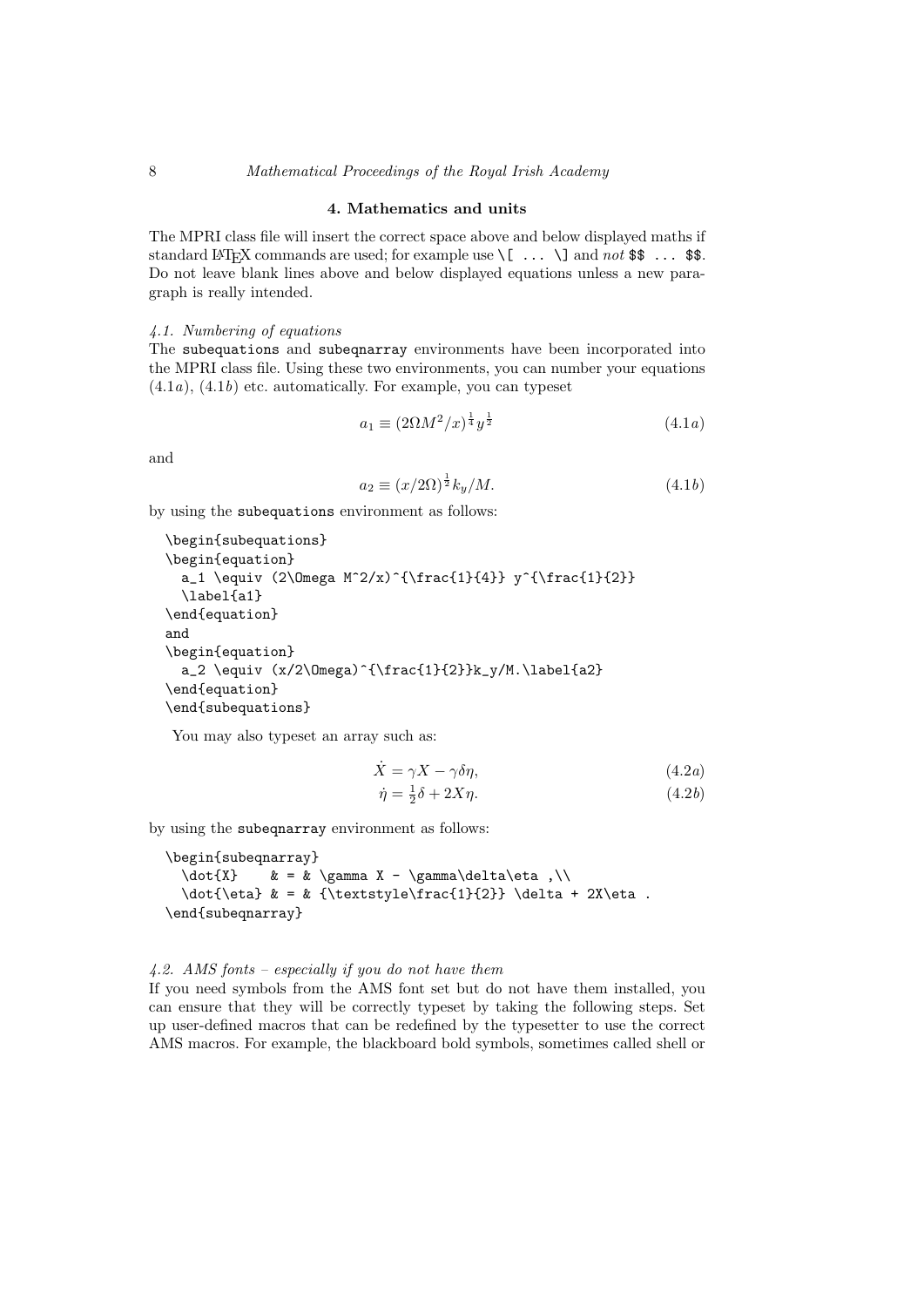outline characters, are obtained with the AMS macro \mathbb{..}. Instead, use a macro definition such as:

```
% replace font!
\newcommand\BbbE{\ensuremath{\mathsf{E}}} % Blackboard bold E
```
This substitutes a sans serif character where you want blackboard bold. You can typeset the input file and the typesetter is alerted to do the substitution.

The following example (which uses the \providecommand macro) will work without modification by the typesetter, because the \providecommand macro will not overwrite any existing \mathbb definition.

```
\providecommand\mathbb[1]{\ensuremath{\mathsf{#1}}}
...
\newcommand\BbbE{\mathbb{E}} % Blackboard bold E
```
If you wish to use AMS fonts with  $\text{LATEX } 2\varepsilon$  you must be using at least version 2.0. Earlier versions are not supported.

## *4.3. Typeface issues*

*Roman symbols.* The mathematical operators and constants, such as sin, cos, log and exp, are covered by plain T<sub>E</sub>X macros that ensure that they are typeset in roman text, even in math mode: \sin, \cos, \log, \exp. Where single letters are concerned (e.g. d, i, e) just use the roman typeface in maths, i.e.  $E=m{\mathcal{N}}$  that typesets as  $E = mc^2$ , giving the correct roman character but with maths spacing. When the term involves more than one character (e.g. Re or Im) text-character spacing is required:

\$\mbox{Re}\;x\$

which typesets as Re *x*.

Where such expressions are used repeatedly, macro definitions can reduce typing and editing. The following examples are included in the preamble of the input files for this document, MPRIAInstructions.tex. Authors are encouraged to use them and others like them.

| % do not confuse with TeX's \Re |
|---------------------------------|
| % do not confuse with TeX's \Im |
| % Airy function                 |
| % Airy function                 |
|                                 |

*Multiletter italic symbols.* If multiletter symbols are used in maths mode, for example Reynolds, Prandtl numbers, etc. the standard maths mode spacing between them is too large and text-character spacing is required. As described in *§*4.3 (but here for italic letters) use for example

\newcommand\Rey{\mbox{\it Re}} \newcommand\Pran{\mbox{\it Pr}}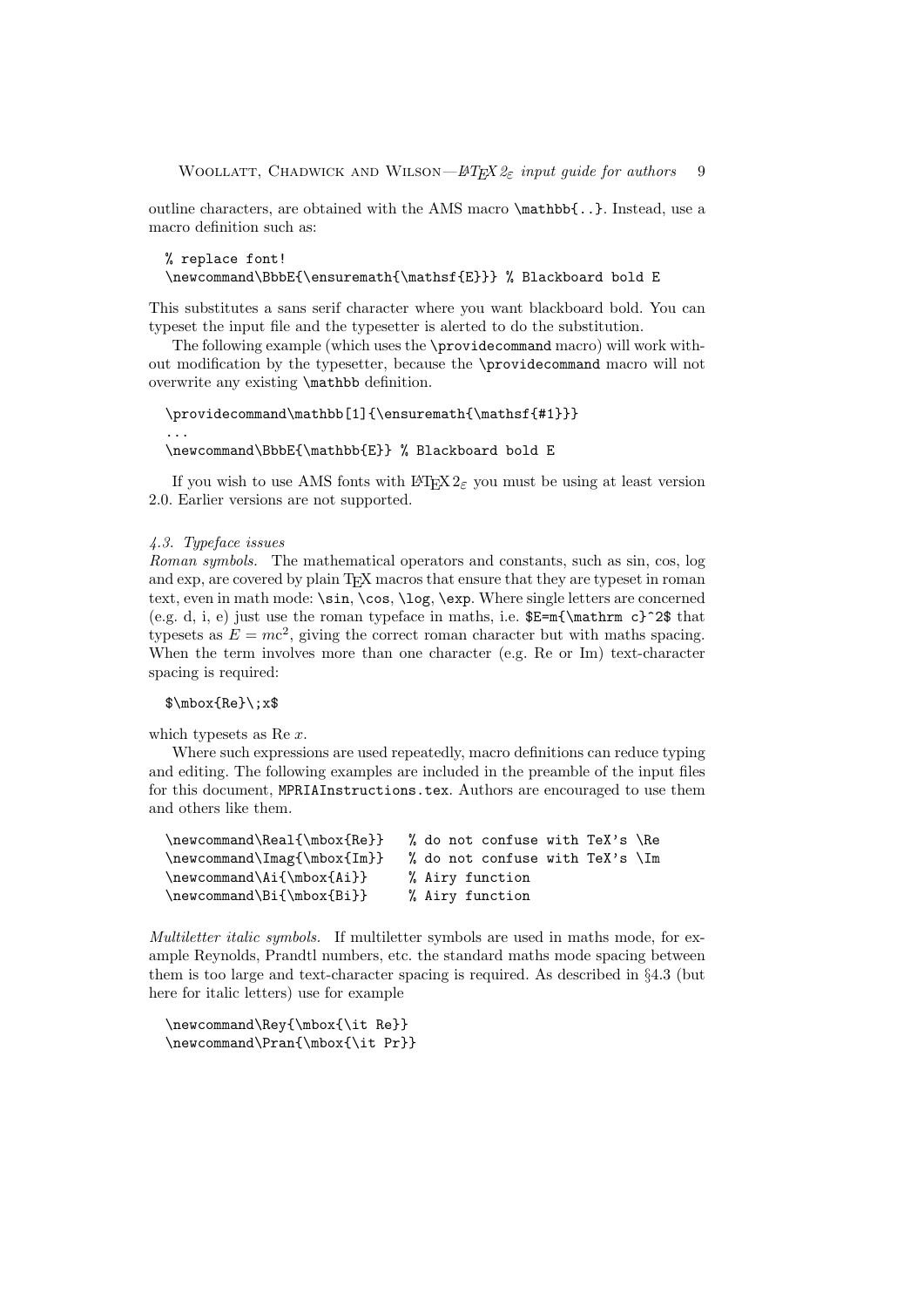*Sans serif symbols.* The \textsf and \mathsf commands change the typeface to sans serif, giving upright characters. Occasionally, bold-sloping sans serif is needed. You should use the following supplied macros to obtain these fonts.

| \textsf{text}   |                        | $\longrightarrow$ text | \mathsf{math}   | $\longrightarrow$ | math                   |
|-----------------|------------------------|------------------------|-----------------|-------------------|------------------------|
| \textsfi{text}  |                        | $\longrightarrow$ text | \mathsfi{math}  |                   | $\longrightarrow$ math |
| \textsfb{text}  |                        | $\longrightarrow$ text | \mathsfb{math}  |                   | $\longrightarrow$ math |
| \textsfbi{text} | $\longrightarrow$ text |                        | \mathsfbi{math} |                   | $\longrightarrow$ math |

You can use them like this:

```
\newcommand\ssC{\mathsf{C}} % for sans serif C
\newcommand\sfsP{\mathsfi{P}} % for sans serif slanted P
\newcommand\sfbsX{\mathsfbi{X}} % for sans serif bold slanted X
```
Note that the bold-slanted macros \textsfbi and \mathsfbi use the slanted sans serif font cmssi – because there is no bold-slanted math sans serif font in available in Computer Modern! If you use the supplied sans-serif text and math commands the typesetter will be able to substitute the fonts automatically.

*Script characters.* Script characters should be typeset using plain T<sub>E</sub>X's \mathcal command. This produces the Computer Modern symbols such as  $\mathcal E$  and  $\mathcal F$  in your hard copy but the the typesetter will substitute the more florid script characters normally seen in the journal.

#### *4.4. Skewing of accents*

Accents such as hats, overbars and dots are normally centred over letters, but when these are italic or sloping greek the accent may need to be moved to the right so that it is centred over the top of the sloped letter. For example,  $\newcommand{\hatt}{\sf\s'new3\hat{p}}$  will produce  $\hat{p}$ .

## *4.5. Units of measure*

Numbers and their units of measure should be typeset with fixed spaces that will not break over two lines. This is easily done with user-defined macros. For example, 52\dynpercm typesets as 52 dynes cm*−*<sup>1</sup> , providing the following macro definition has been included in the preamble.

\newcommand\dynpercm{\nobreak\mbox{\$\;\$dynes\,cm\$^{-1}\$}}

## **5. User-defined macros**

If you define your own macros you must ensure that their names do not conflict with any existing macros in plain T<sub>E</sub>X or L<sup>AT</sup>EX 2<sub>*ε*</sub> (or AMSTEX if you are using this). You should also place them in the preamble to your input file, between the \documentclass and \begin{document} commands.

Apart from scanning the indexes of the relevant manuals, you can check whether a macro name is already used in plain T<sub>E</sub>X or L<sup>AT</sup>EX 2<sub> $\varepsilon$ </sub> by using the TEX command show. For instance, run L<sup>AT</sup>EX  $2\varepsilon$  interactively and type \show\<macro\_name> at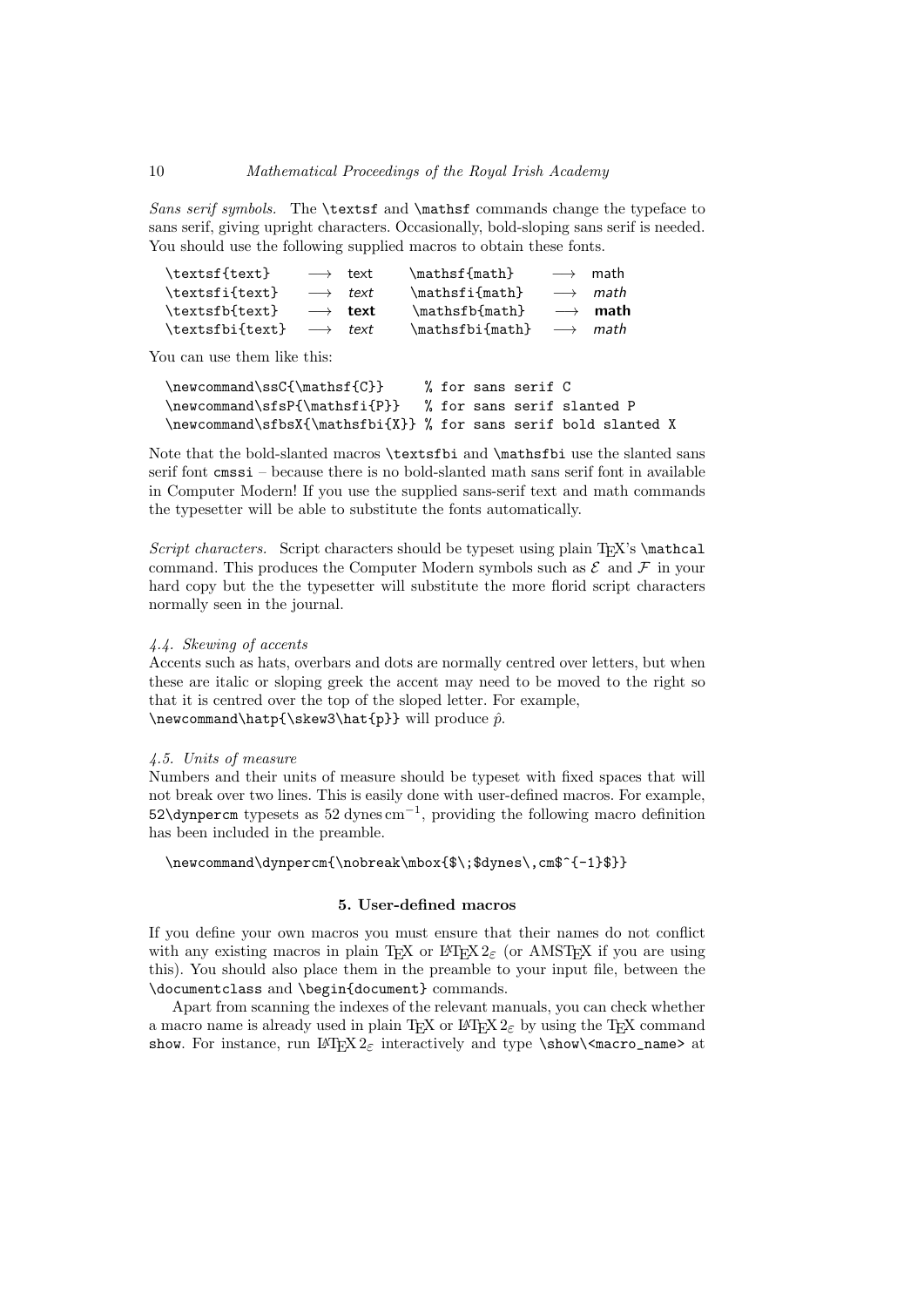the TEX prompt. (Alternatively, insert the \show command into the preamble of an input file and T<sub>E</sub>X it.)

\* \show\Re

produces the following response from TEX:

```
> \Re=\mathchar"23C.
<*> \show\Re
```
By contrast **\Real** is not part of plain T<sub>E</sub>X or LAT<sub>E</sub>X 2<sub> $\varepsilon$ </sub> and **\show\Real** generates:

```
> \Real=undefined
<*> \show\Real
```
confirming that this name can be assigned to a user-defined macro.

Such macros must be in a place where they can easily be found and modified by the journal's editors or typesetter. They must be gathered together in the preamble of your input file, or in a separate macros.tex file with the command \input{macros} in the preamble. Macro definitions must not be scattered about your document where they are likely to be completely overlooked by the typesetter.

The same applies to font definitions that are based on Computer Modern fonts. These must be changed by the typesetter to use the journal's T<sub>E</sub>X typefaces Times and Helvetica. In this case, you should draw attention to these font definitions on the hard copy that you submit for publication and by placing a comment in your input file just before the relevant definitions, for example % replace font!

#### **6. Some guidelines for using standard facilities**

The following notes may help you achieve the best effects with the standard LATEX facilities that remain in the MPRI class file.

```
6.1. Sections
```
Only the first three LAT<sub>EX</sub> section levels are defined in the MPRI class file:

Heading  $A - \begin{bmatrix} s & \cdots & s \end{bmatrix}$ 

Heading B - \begin{subsection}

Heading  $C - \begin{bmatrix}subsubstack$ 

There is no paragraph or subparagraph in the MPRI class file.

To obtain non-bold in a bold heading use the usual plain TEX commands for changing typeface; for example \section{Fluctuations in Ca\textsc{ii}}.

#### *6.2. Tables*

The table environment is implemented as described in the LAT<sub>EX</sub> manual to provide consecutively numbered floating inserts for tables.

The MPRI class file will cope with most table positioning problems and you should not normally use the optional positional qualifiers t, b, h on the table environment, as this would override these decisions.

The MPRI class file dictates that vertical rules should never be used within the body of the table. Extra space can be inserted to distinguish groups of rows (using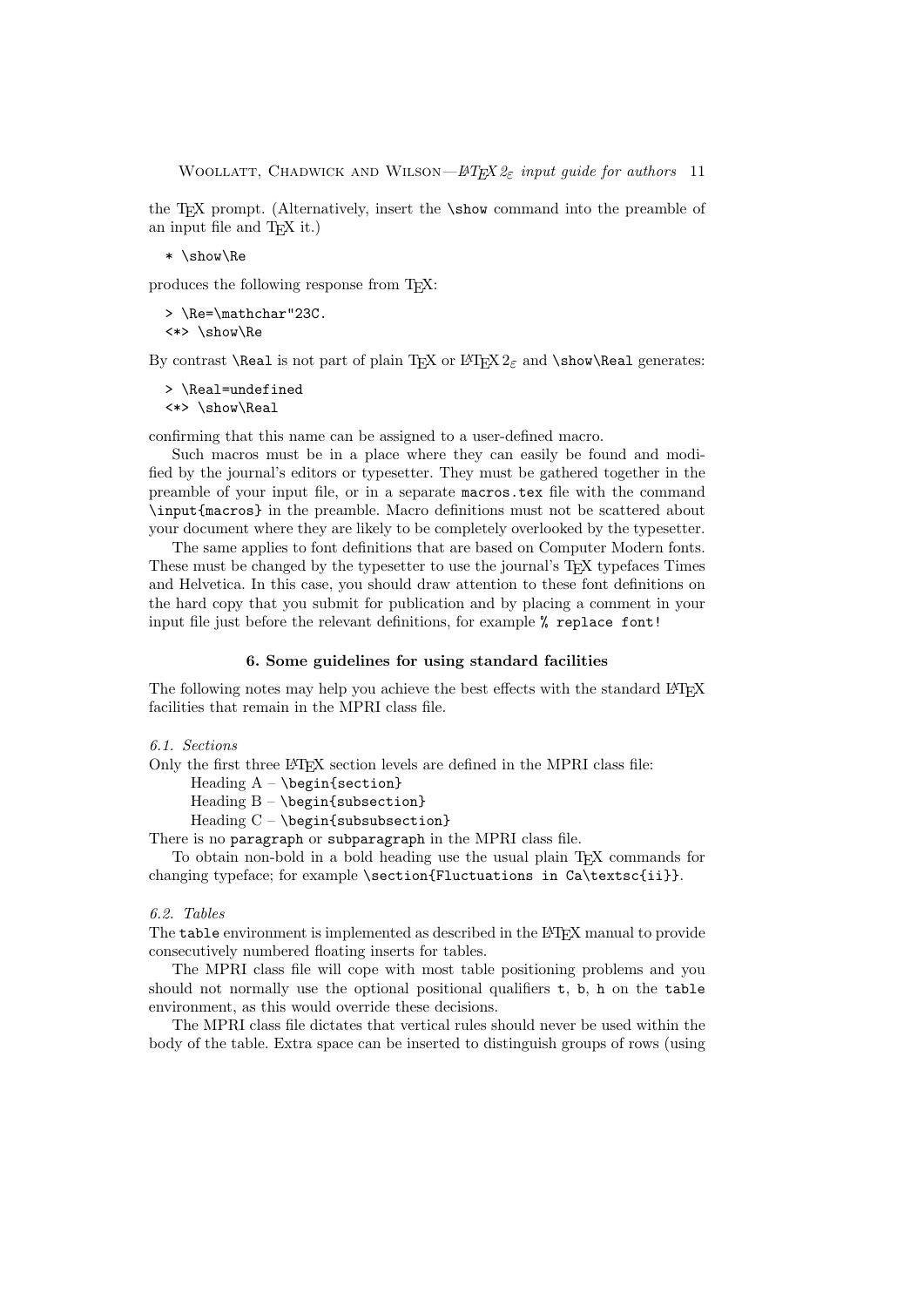| $h\overline{A}$<br>Figure     | $hB^a$                   | hC      |  |
|-------------------------------|--------------------------|---------|--|
| $\exp(\pi \mathrm{i} x)$<br>2 | $\exp(\pi i y)$          | U       |  |
| $-1$<br>3                     | $\exp(\pi \mathrm{i} x)$ |         |  |
| $-4+3i$<br>4                  | $-4+3i$                  | $1.6\,$ |  |
| $-2$<br>5                     | $-2$                     | 1.2i    |  |

Table 1—An example table.

*<sup>a</sup>*A table must be inside a minipage environment if it includes table footnotes.

\tabcolsep) or columns (using \jot). Table captions must be above the table itself, so the \caption command should appear immediately after \begin{table}.

As an example, table 1 is produced using the following commands:

```
\begin{table}
\caption{An example table.} \label{sample-table}
\begin{minipage}{\textwidth}
  \tabcolsep=8pt
  \begin{tabular}{cccc}
  \hline
    {Figure} & {$hA$} & {$hB$}\footnote{A table must be
     inside a minipage environment if it includes
     table footnotes.}
    & {$hC$}\\
  \hline
    2 & \text{y}(\uparrow \mathbf{i} x)& \exp\;\(\uparrow\ \mathbf{i} \ y)\ & \0\3 & $-1$ & $\exp\;(\upi \mathrm{i} x)$ & $1$\\
    4 & $-4+3{\mathrm i}$ & $-4+3 \mathrm{i}$ & 1.6\\
    5 & $-2$ & $-2$ & $1.2 \mathrm{i}$\\
  \hline
  \end{tabular}
\end{minipage}
\end{table}
```
The tabular environment has been modified for the MPRI class file in the following ways:

- (1) Additional vertical space is inserted above and below a horizontal rule produced by \hline
- (2) Tables are centred, and will span the full width of the page; that is, they are similar to the tables that will be produced by using the command \begin{minipage}{\textwidth}.

Commands to redefine quantities such as \arraystretch should be omitted.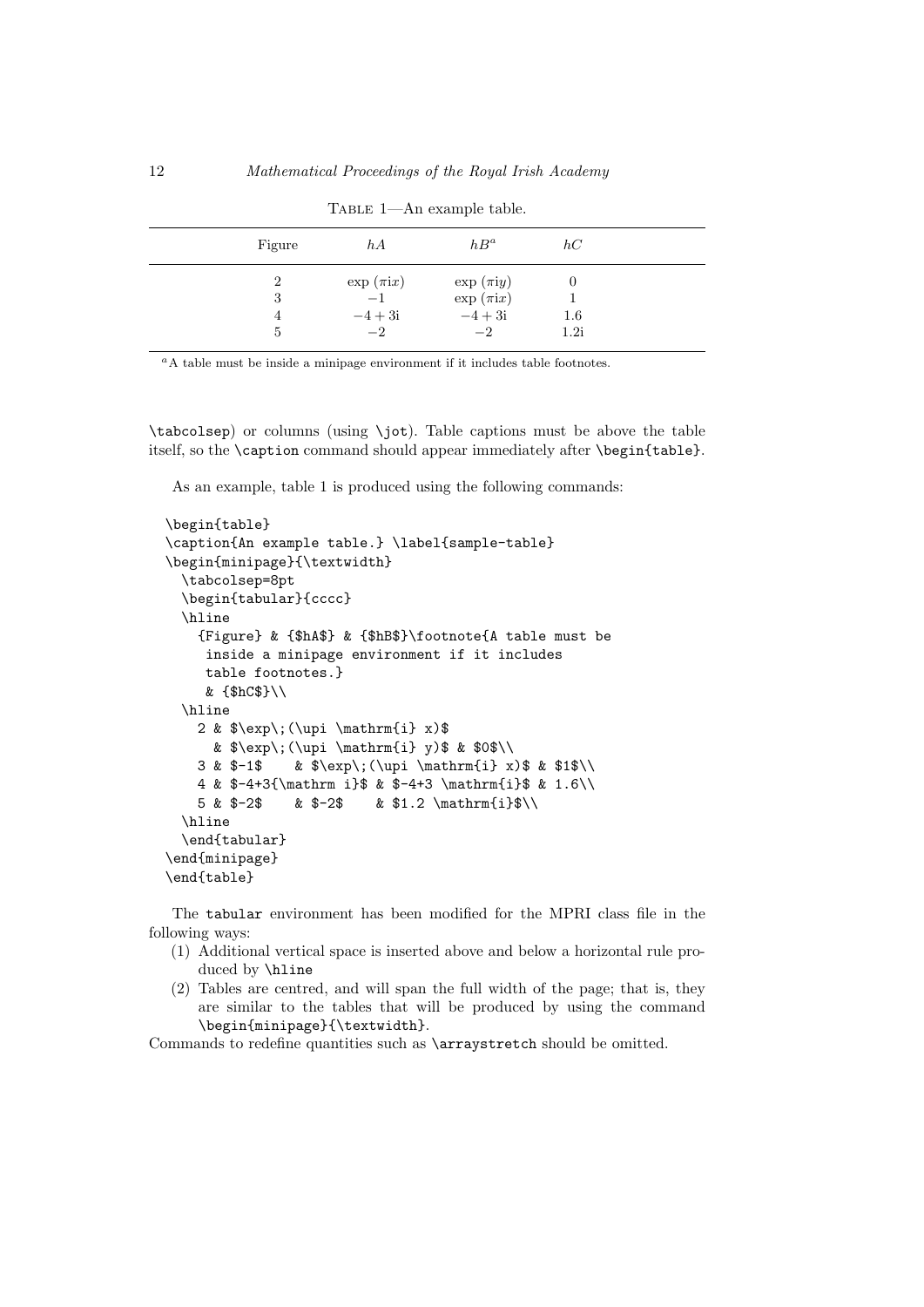Fig. 1—An example figure with space for artwork

#### *6.3. Illustrations (or figures)*

Figures may be supplied electronically, ideally in a form that can be directly included by LATEX. If they are supplied as encapsulated PostScript files, they must have tight bounding boxes.

Alternatively, artwork may be supplied separately as hard copy to be lettered and sized by the Printer. An approximate amount of space should be left, using the \vspace command.

The MPRI class file will cope with most figure positioning problems and you should not normally use the optional positional qualifiers  $t$ ,  $b$ ,  $h$  on the figure environment, as this would override these decisions. Figure captions should be below the figure itself, therefore the \caption command should appear after the space left for the illustration within the figure environment. For example, figure 1 is produced using the following commands:

```
\begin{figure}
  \vspace{50pt}
  \caption{An example figure with space for artwork}
  \label{sample-figure}
\end{figure}
```
# *6.4. Acknowledegments*

Acknowledgments should appear at the close of your paper, just before the list of references and any appendices. You should use either the acknowledgement or acknowledgements environment, which will give you the Acknowledgement or ACKNOWLEDGEMENTS headings respectively.

#### *6.5. Appendices*

You should use the standard LATEX \appendix command to place any Appendices, normally, just before the references. This numbers appendices as A, B etc., equations as (A1), (B1) etc., and figures and tables as A1, B1 etc.

#### *6.6. References*

As with standard LAT<sub>EX</sub>, there are two ways of producing a list of references; either by compiling a list (using a thebibliography environment), or by using BibTeX with a suitable bibliographic database.

*References in the text.* References in the text are given by author in the form [1] and for multiple citations, [5, 6]. Each entry has a key, which is assigned by the author and used to refer to that entry in the text. It is essential to add the number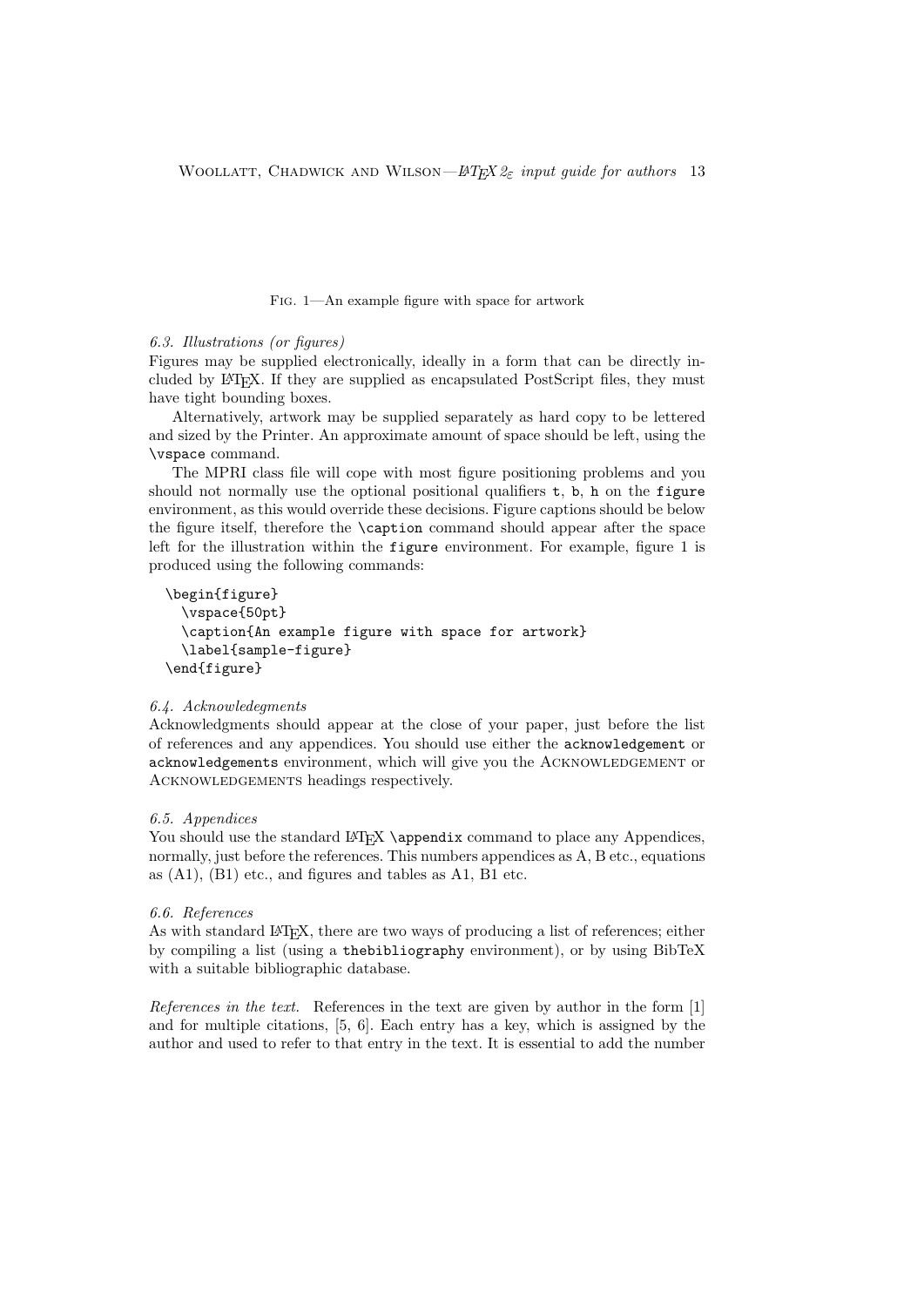of bibliography entries into the curly braces, in this example we have 6 entries, so we say \begin{thebibliography}{6}. If you forget to do this, the labels will fall into the margin.

*The list of references.* The following listing shows some references prepared in the style of the journal; the code produces the references at the end of this guide. **Give full titles of journals — abbreviations are not acceptable.**

```
\begin{thebibliography}{6}
```

```
\bibitem{Dingle}
R.B. Dingle, 1973 \textit{Asymptotic expansions: their
derivation and interpretation}. London. Academic Press.
```

```
\bibitem{Olveras}
F.W.J. Olver, 1974 \textit{Asymptotics and special
functions}. New York. Academic Press.
```

```
\bibitem{OlverEx}
```

```
F.W.J. Olver, 1993 Exponentially-improved asymptotic
solutions of ordinary differential equations I:
The confluent hypergeometric function. \textit{SIAM Journal
on Mathematical Analysis\/} \textbf{24}, 756--67.
```

```
\bibitem{Olverae}
```

```
F.W.J. Olver, 1994 Asymptotic expansions of the
coefficients in asymptotic series solutions of linear
differential equations. \textit{Methods and Applications of
Analysis\/} \textbf{1}, 1--13.
```

```
\bibitem{Paris}
R.B. Paris, 1992 Smoothing of the Stokes phenomenon
using Mellin--Barnes integrals. \textit{Journal of Computational
and Applied Mathematics\/} \textbf{41}, 117--33.
```

```
\bibitem{Whittaker}
E.T. Whittaker, and G.N. Watson, 1927 \textit{A course of
modern analysis\/} (4th edn). London. Cambridge University Press.
```
Each entry takes the form

\bibitem{cross-reference tag} Bibliography entry

#### **REFERENCES**

[1] R.B. Dingle, 1973 *Asymptotic expansions: their derivation and interpretation*. London. Academic Press.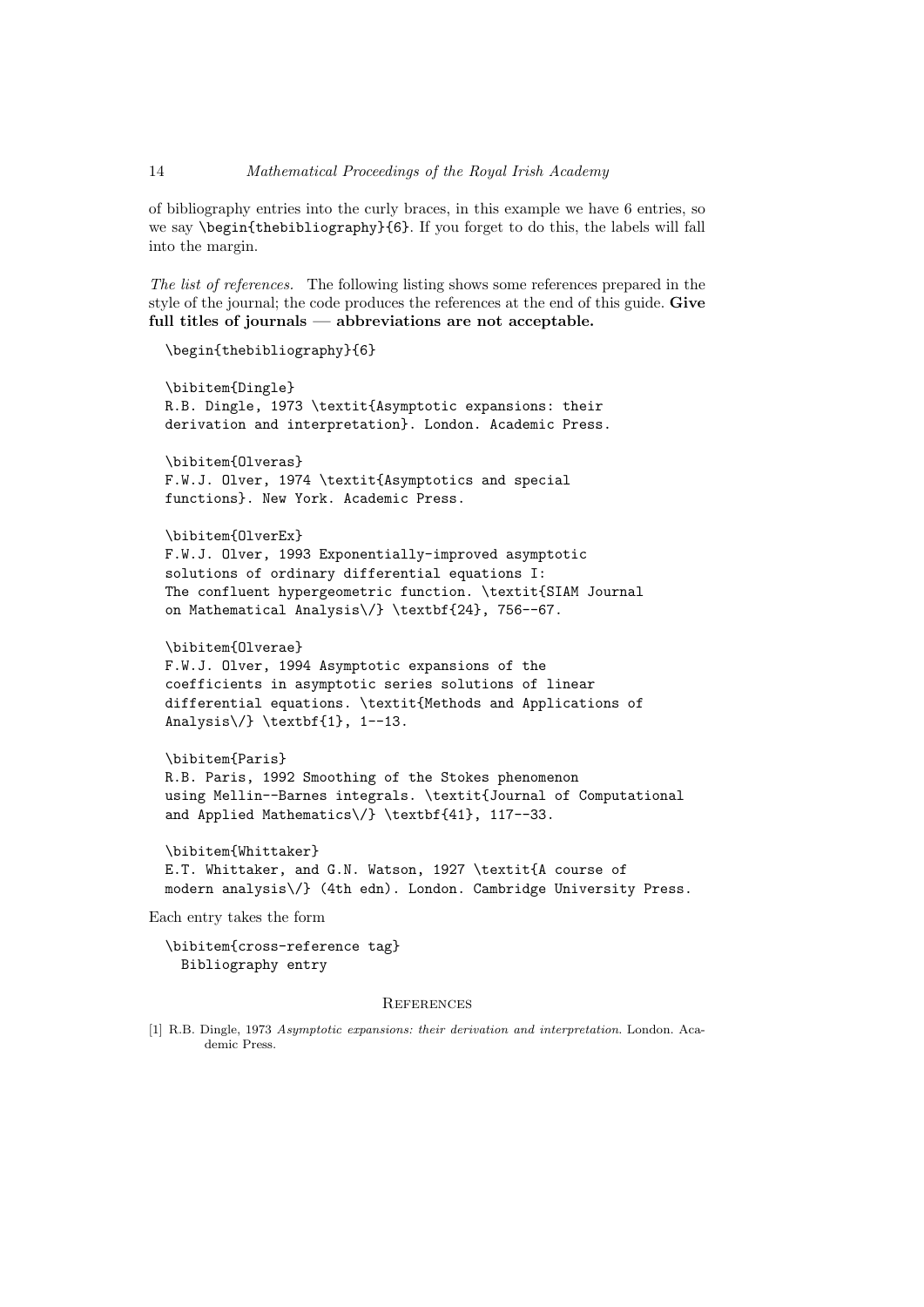- [2] F.W.J. Olver, 1974 *Asymptotics and special functions*. New York. Academic Press.
- [3] F.W.J. Olver, 1993 Exponentially-improved asymptotic solutions of ordinary differential equations I: The confluent hypergeometric function. *SIAM Journal on Mathematical Analysis* **24**, 756–67.
- [4] F.W.J. Olver, 1994 Asymptotic expansions of the coefficients in asymptotic series solutions of linear differential equations. *Methods and Applications of Analysis* **1**, 1–13.
- [5] R.B. Paris, 1992 Smoothing of the Stokes phenomenon using Mellin–Barnes integrals. *Journal of Computational and Applied Mathematics* **41**, 117–33.
- [6] E.T. Whittaker, and G.N. Watson, 1927 *A course of modern analysis* (4th edn). London. Cambridge University Press.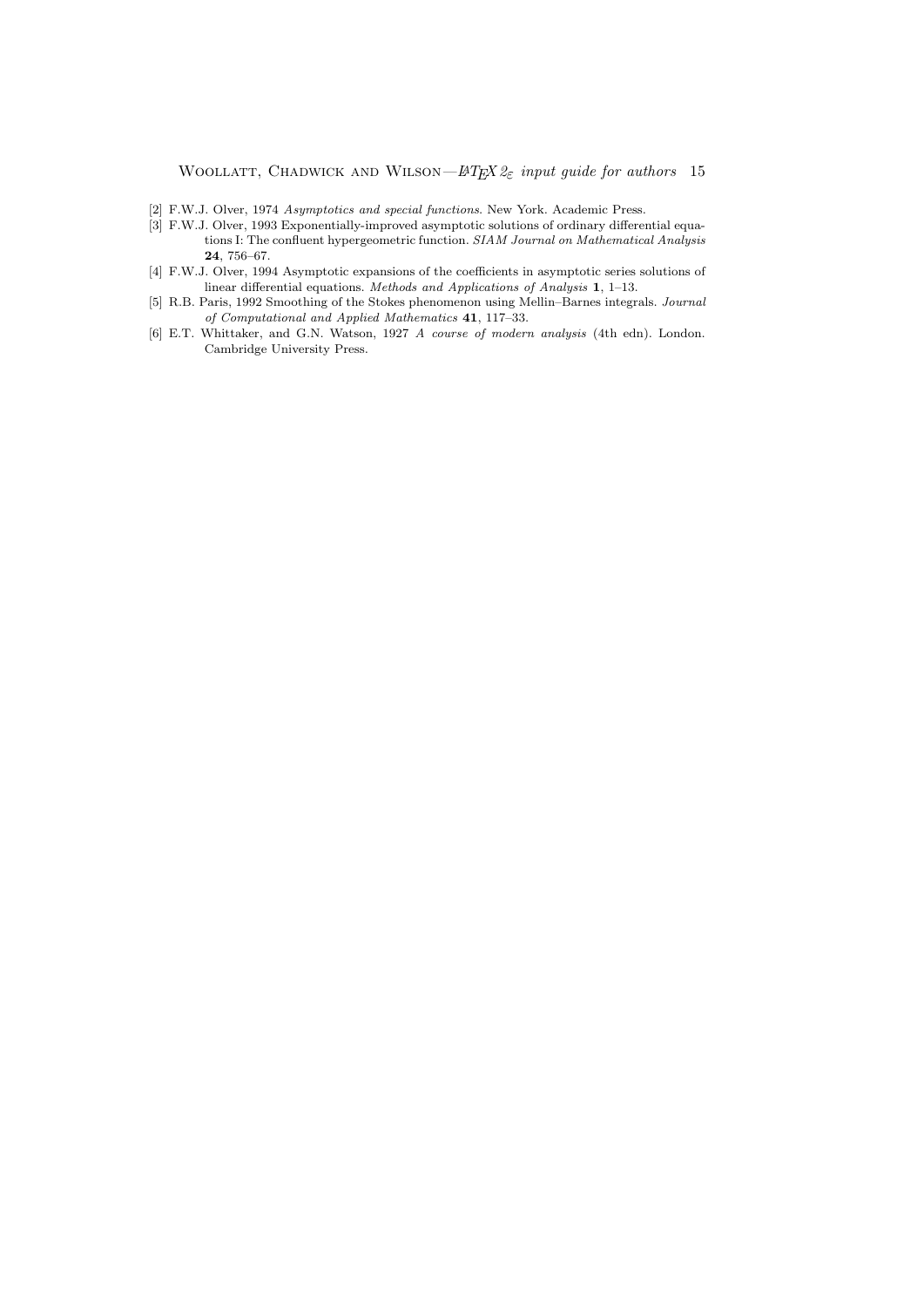# 16 *Mathematical Proceedings of the Royal Irish Academy*

# **Appendix A. Special commands in** mpri.cls

The following is a summary of the new commands, optional arguments and environments that have been added to the standard LATEX user-interface in creating the MPRI class file.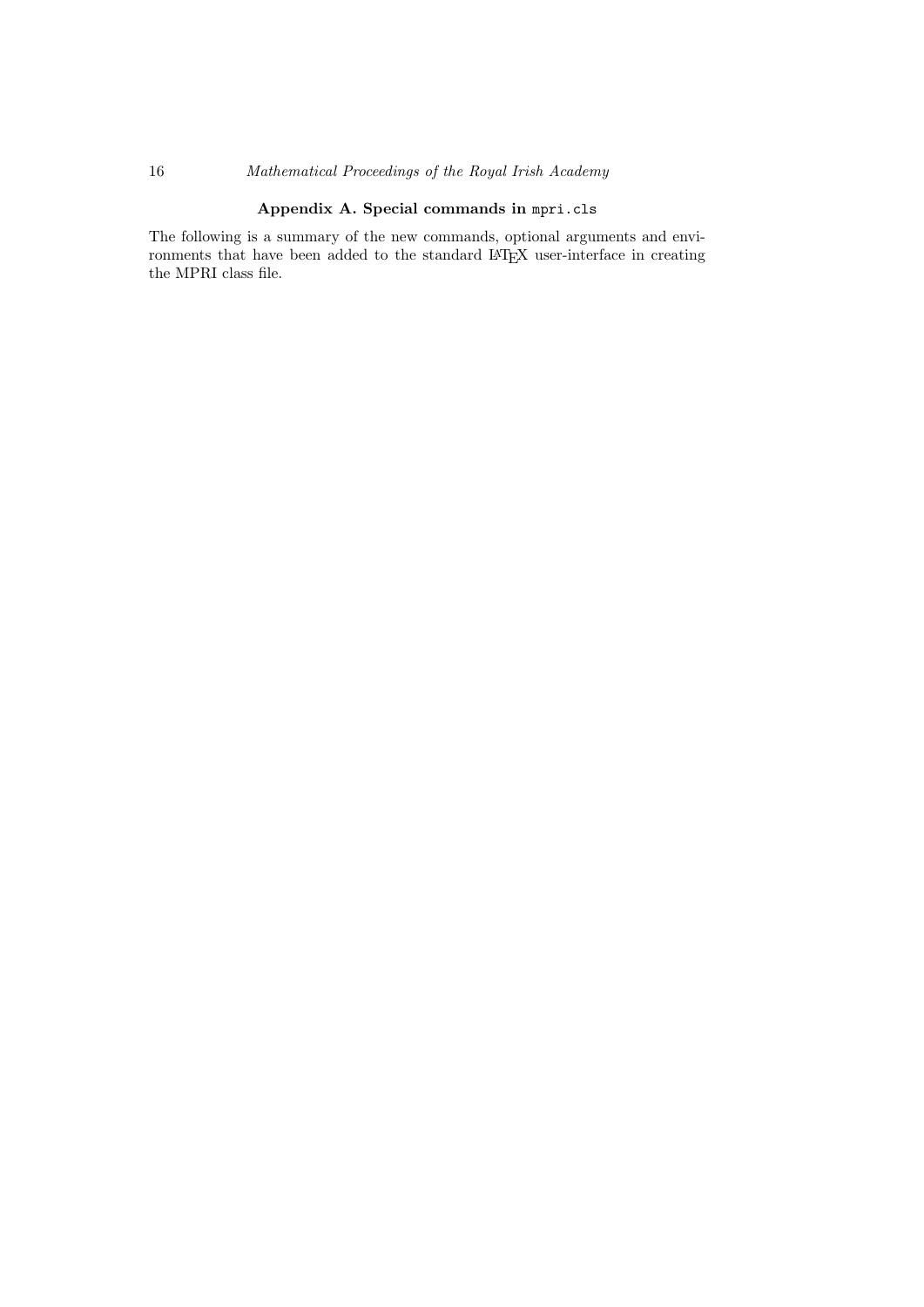| New commands                  |                                                                            |
|-------------------------------|----------------------------------------------------------------------------|
| \author                       | use $\setminus \setminus$ to start the affiliation                         |
| $\ln s$                       | to add a name space after 'By' when there is only one                      |
|                               | author.                                                                    |
| \newauthor                    | to start first author's name if there is more than one                     |
|                               | author, and for all author's names except the last.                        |
| \and                          | to start the last author's name.                                           |
| \email                        | produces $*E$ -mail: $-$ use for single-author papers                      |
| \corresponding                | produces "Corresponding author, e-mail:' - use for                         |
|                               | multi-author papers                                                        |
| \titlefootnote                | for acknowledgements at the foot of the title page.                        |
| \communicated                 | for a 'Communicated by' line.                                              |
| \removebrackets               | removes the '()' brackets from the optional argu-                          |
|                               | ment of environments created by the \newtheorem,                           |
|                               | \newdefinition and \newremark commands. Should                             |
|                               | be placed just before the appropriate environment.                         |
| \reversetheorems              | to put theorem/definition/remark numbers first, e.g.                       |
|                               | 3.1. Theorem.                                                              |
| \newremark                    | used as <b>\newtheorem</b> to define environments. For re-                 |
|                               | marks, examples, etc.                                                      |
| \newdefinition                | for definitions.                                                           |
| \nosectioneqnreset            | stops \section commands resetting the equation                             |
|                               | counter. It also redefines \theequation to give                            |
|                               | output in the form $(1)$ (equation) and not $(1.1)$<br>(section.equation). |
|                               |                                                                            |
| New optional arguments        |                                                                            |
| [ <short title="">]</short>   | in the <b>\title</b> command: to define a shorter title to be              |
|                               | used in the running head.                                                  |
| [ <short author="">]</short>  | in the <b>\author</b> command: to define authors' surnames                 |
|                               | to be used in the running head.                                            |
| [ <widest label="">]</widest> | in \begin{enumerate}: to ensure the correct align-                         |
|                               | ment of numbered lists with wide labels.                                   |
| New environments              |                                                                            |
| newtheorem*                   | an unnumbered version of newtheorem.                                       |
| newdefinition                 | this environment works like the theorem environment;                       |
|                               | it typesets a bold heading but differs from a theorem                      |
|                               | by using roman text.                                                       |
| newdefinition*                | as above, but unnumbered.                                                  |
| newremark                     | this environment works like the theorem environment;                       |
|                               | but typesets an italic heading followed by roman text.                     |
| newremark*                    | as above, but unnumbered.                                                  |
| proof                         | to typeset mathematical proofs.                                            |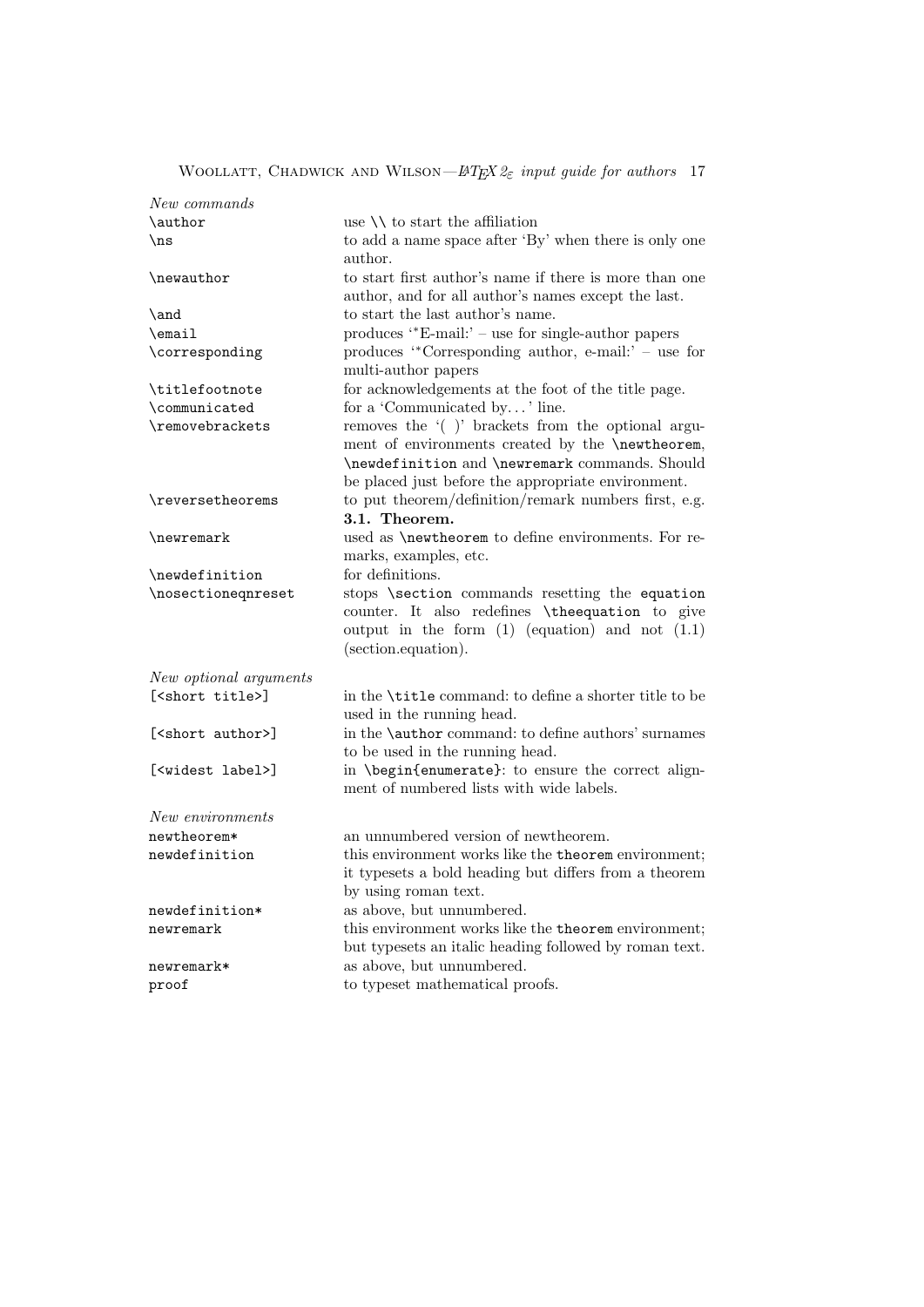| New environments continued |                                                          |
|----------------------------|----------------------------------------------------------|
| proof*                     | to typeset mathematical proofs without the terminat-     |
|                            | ing proofbox.                                            |
| subegnarray                | enables equation numbers in an array to be numbered      |
|                            | as $(6.1a)$ , $(6.2b)$ , etc.                            |
| subequation                | enables consecutive equations to be numbered $(6.1a)$ ,  |
|                            | $(6.1b)$ , etc.                                          |
| tabular                    | has been modified to insert additional space above and   |
|                            | below an <b>\hrule</b> and the table caption and body is |
|                            | centred with rules full out across the text measure.     |
| acknowledgement            | to typeset an ACKNOWLEDGEMENT heading.                   |
| acknowledgements           | to typeset an ACKNOWLEDGEMENTS heading.                  |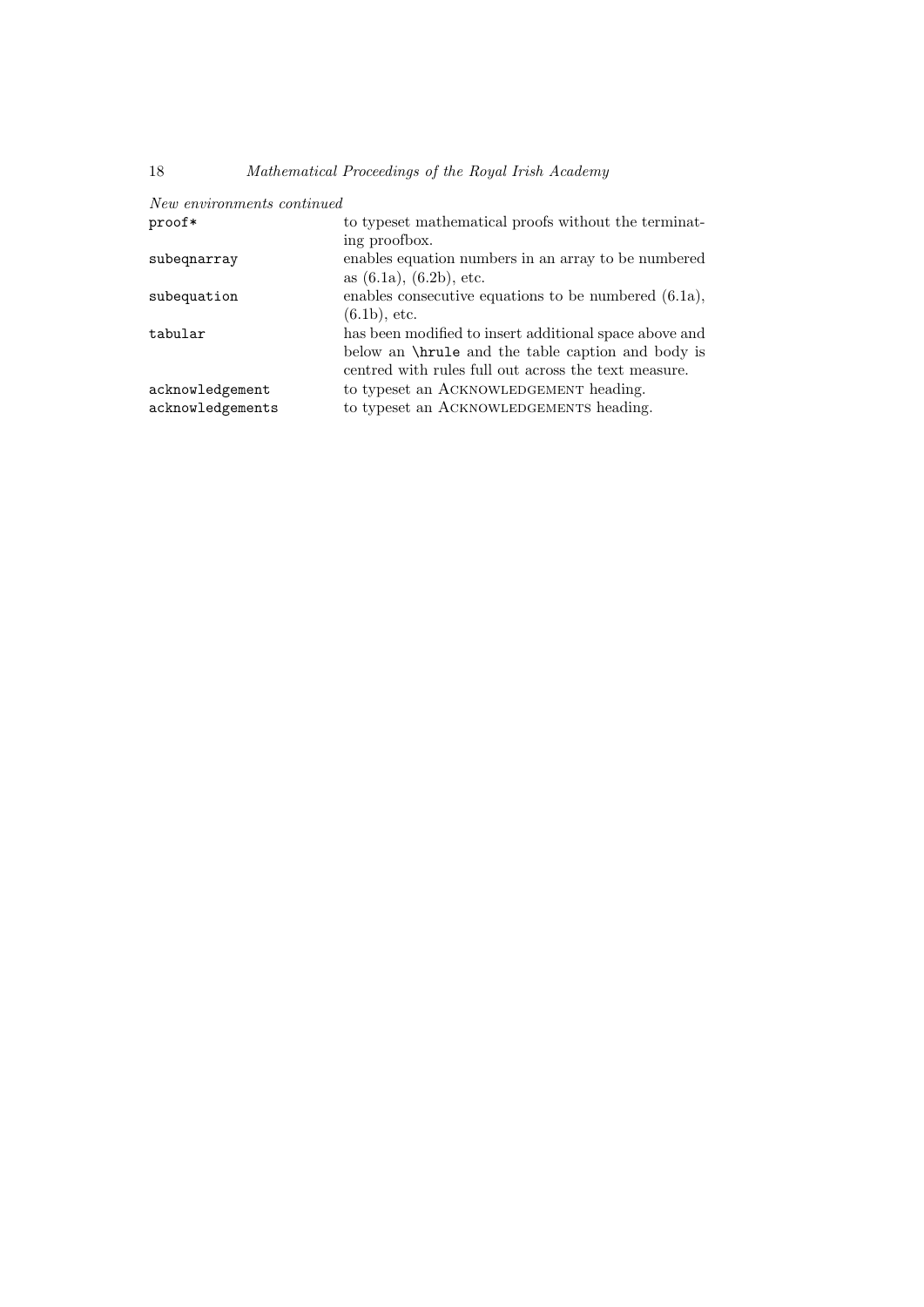# **Appendix B. Notes for editors**

This appendix contains additional information that may be useful to those who are involved with the final production stages of an article. Authors, who are generally not typesetting the final pages in the journal's typeface (Monotype Times), do not need this information.

*Catchline commands.* To be placed in the preamble:

- *•* \date{}
- *•* \pubyear{}
- *•* \volume{}
- *•* \no{}
- *•* \pagerange{}

*Footnotes.* If a footnote falls at the bottom of a page, it is possible for the footnote to appear on the following page (a feature of  $T<sub>F</sub><sub>X</sub>$ ). Check for this.

*Font substitution.* Check for use of AMS fonts, bold slanted sans serifs, and bold math italic and alter preamble definitions to use the appropriate AMS and Monotype fonts for phototypesetter output.

Font sizes. The MPRI class file defines all the standard L<sup>AT</sup>EX font sizes. For example:

- *•* \tiny This is tiny text.
- **\scriptsize** This is scriptsize text.
- *•* \footnotesize This is footnotesize text.
- *•* \indexsize This is indexsize text.
- \small This is small text.
- *•* \tablebody This is tablebody text.
- *•* \abstractsize This is abstractsize text.
- *•* \normalsize This is normalsize text (default).
- *•* \large This is large text.
- *•* \Large This is Large text.
- *•* \LARGE This is LARGE text.

All these sizes are summarized in Table 2.